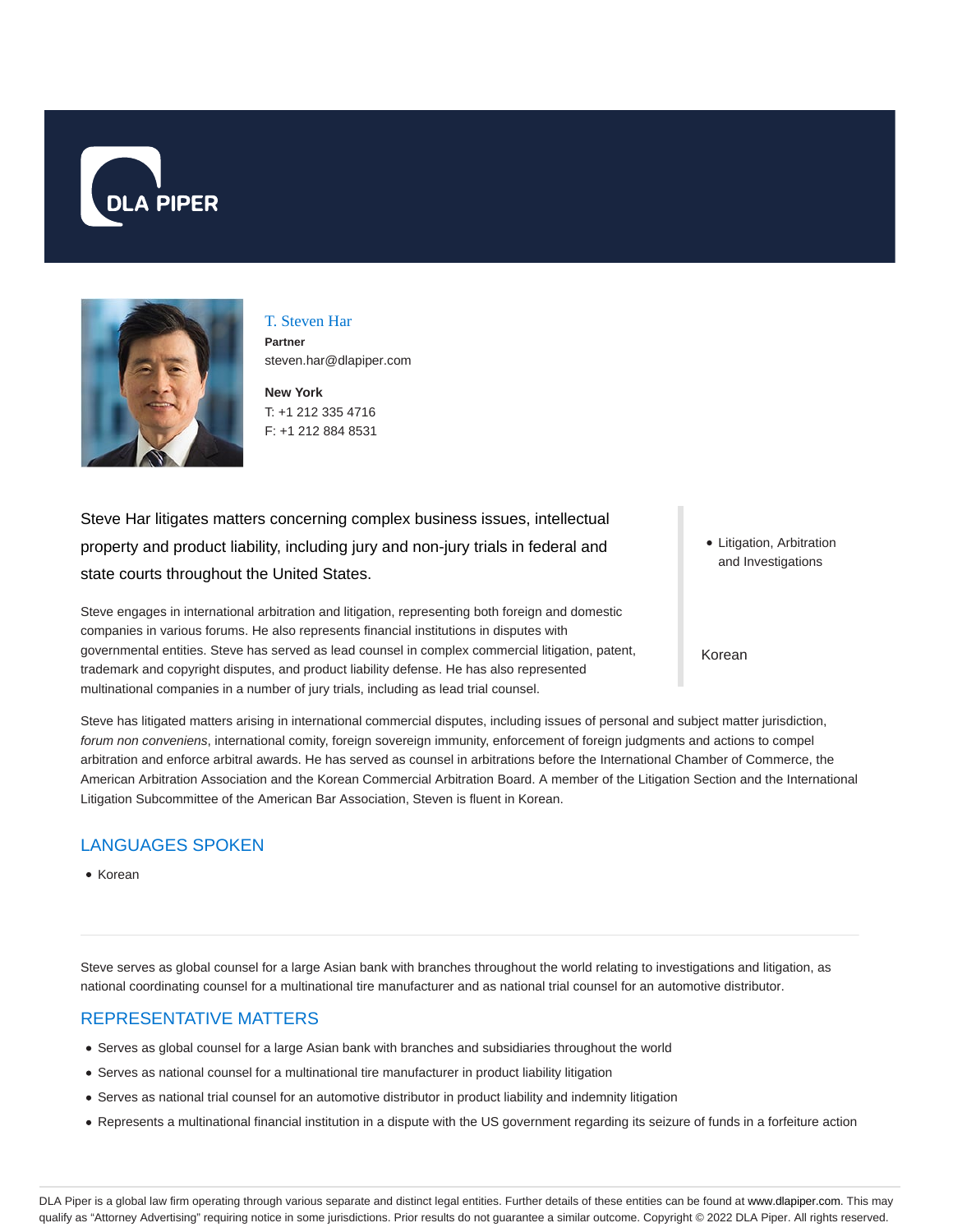- Obtained a verdict following an eight-day jury trial in favor of a former corporate subsidiary of a motor vehicle manufacturer on its action seeking indemnity for an underlying product liability action pursuant to the parties' indemnity agreement. Under the verdict, the manufacturer is obligated to reimburse the subsidiary for all legal fees and costs arising out a product liability suit, including all legal expenses incurred in enforcing the indemnity agreement
- Obtained order from the US District Court for the Eastern District of New York granting a motion for summary judgment in favor of an appliance manufacturer in an action alleging that it infringed a competitor's trademarks
- Defended a multinational company in a patent-infringement action brought in the US District Court for the District of New Jersey alleging that it infringed a patent regarding a fax machine. The case was dismissed following discovery
- Obtained a US\$36 million judgment in the Supreme Court of New York in favor of a trustee of a creditor's committee in a breach of contract action against a multinational manufacturer
- Obtained a summary judgment order in favor of a trade-magazine publisher in a defamation action brought in the US District Court for the Eastern District of New York by a US distributor of a European commercial dry-cleaning machine
- Obtained an appellate decision in favor of a US trading company from the Supreme Court of New York, First Department, allowing it to proceed with its multimillion-dollar breach-of-contract action against an Asian manufacturer
- Won a multimillion-dollar judgment for a client through summary judgment motion in the US District Court for the Southern District of New York
- Represented a foreign bank in an action brought in the US District Court for the Southern District of New York that sought a preliminary injunction and restraining order precluding investors from seizing funds
- Defended a Japanese automobile company in a product liability action brought in the US District Court for the Eastern District of New York. After a three-week trial, the jury returned a defense verdict, finding the company not liable
- Defended a foreign-manufacturer debtor in an adversarial proceeding brought against it by its US distributor in the US Bankruptcy Court for the Southern District of New York. The US\$18 million breach-of-warranty claim against the debtor was dismissed on summary judgment
- Obtained an order dismissing for lack of personal jurisdiction a breach-of-contract, tortious interference and slander/libel action brought against a large European chemical company in the US District Court for the Southern District of New York
- Defended an international trading company in an eight-figure breach-of-contract action in the Supreme Court of New York. The case settled for a five-figure sum on the eve of trial

#### CREDENTIALS

#### **Admissions**

• New York

#### Clerk Experience

The Honorable David Sam, United States District Court of the District of Utah

### **Recognitions**

- Recommended in The Legal 500 United States
- Listed in Avenue magazine's Legal Elite, 2010
- Marquis' Who's Who in American Law
- AV® Preeminent™ Peer Review Rated by Martindale-Hubbell

#### **Education**

- J.D., University of Utah College of Law 1989
- B.A., University of Minnesota
- Columbia University